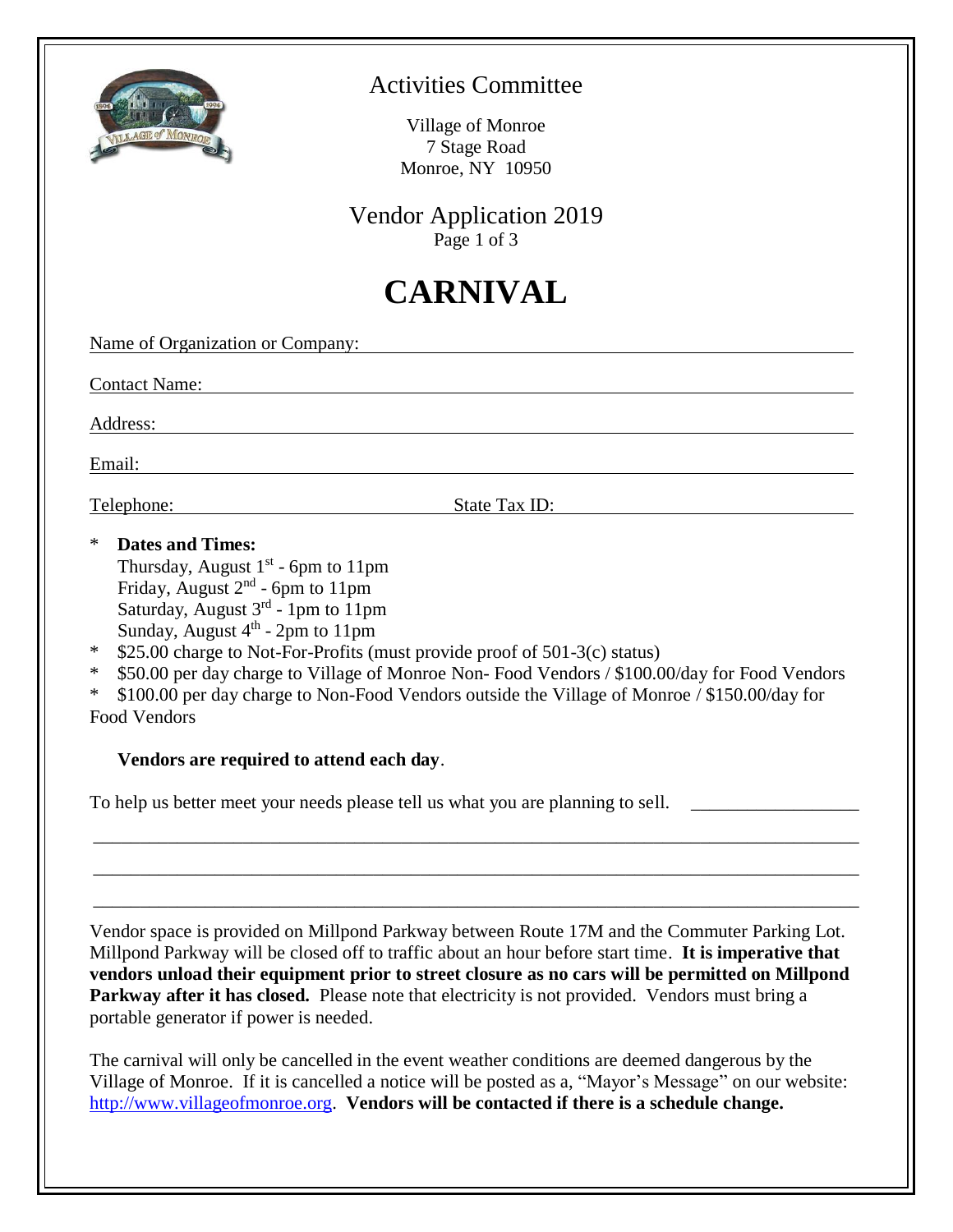

Activities Committee

Vendor Application 2019 Page 2 of 3

# **CARNIVAL**

The undersigned vendor hereby applies for vendor space at the events indicated on page one of this form. The vendor agrees to fulfill all municipal, state, and federal requirements, if any, in connection with all sales made and business activities conducted. Vendor will be required to have the appropriate health licenses and insurance coverage, proof of which shall be provided to the Village.

Please attach your certificate of insurance (minimum \$1,000,000.00 general liability) with your application. Vendors will need to name the Village of Monroe and Activities Committee as additional insured. If required, please also attach a copy of the appropriate health department licenses.

The Village of Monroe reserves the right to terminate this permit if: 1) applicant misrepresents, falsifies or withholds information, 2) requirements, restrictions, terms and conditions or rules pertaining to the permit, or Village of Monroe zoning ordinance is violated.

The Village of Monroe and Activities Committee shall not be liable for any loss, damages or injury to person or property. The undersigned vendor agrees to indemnify, protect and hold harmless the Village of Monroe, Activities Committee, Monroe Police Department, their members, officers, employees, agents and representatives for any personal injury, property loss, expenses, costs or damages of any nature suffered by any person as the result of the operation or said show.

Please note the following:

- Food vendors must bring an approved county health permit to the event.
- Vendors agree to gather up and remove all garbage.
- Management may cancel at any time.
- Vendors must return a Hold Harmless Agreement.
- Vendors are required to submit an original Certificate of Liability Insurance naming the Village of Monroe as additional insured in the amount of one million dollars (\$1,000,000) for each person and two million dollars (\$2,000,000) for each accident.
- All volunteers working with a vendor must return a volunteer waiver form with this application.

**The Village of Monroe Activities Committee will contact the vendor by email to confirm receipt of this application.**

#### *NO VENDOR WILL BE PERMITTED ON SITE WITHOUT COMPLETE COMPLIANCE TO THE ITEMS LSITED ABOVE.*

I, the vendor, have read and agree to abide to all of the conditions on the face of this contract.

Signature of Vendor \_\_\_\_\_\_\_\_\_\_\_\_\_\_\_\_\_\_\_\_\_\_\_\_\_\_\_\_\_\_\_\_\_\_\_\_

Name of Company \_\_\_\_\_\_\_\_\_\_\_\_\_\_\_\_\_\_\_\_\_\_\_\_\_\_\_\_\_\_\_\_\_\_\_\_\_ Date  $\frac{1}{\sqrt{1-\frac{1}{2}}}\$